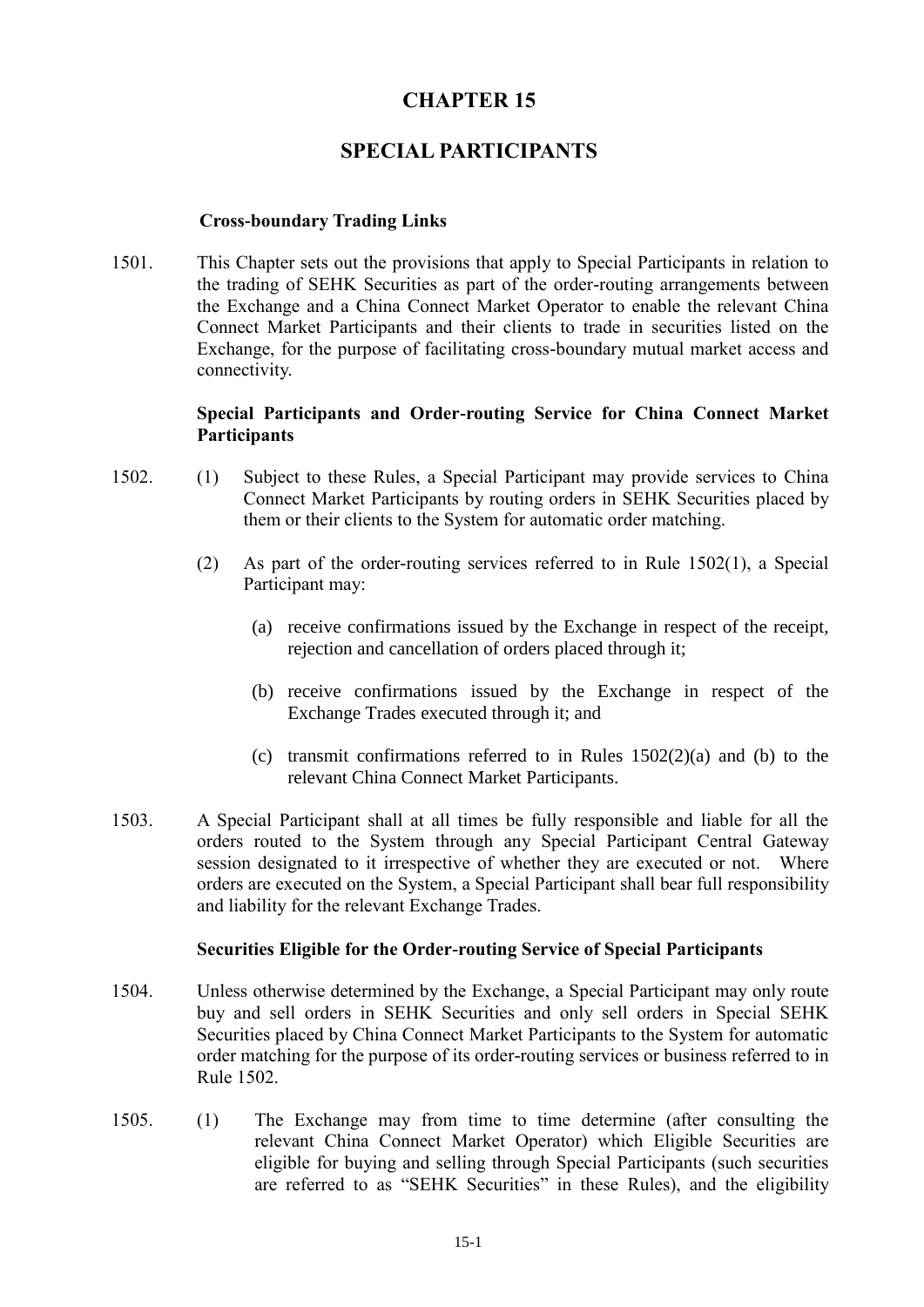criteria to be applied in making such determination. Different SEHK Securities may be eligible for buying and selling by different Special Participants.

- (2) The Exchange will establish and maintain a list of SEHK Securities referred to in Rule 1505(1) in respect of each Special Participant and will publish it on the HKEX website or by such other means as it considers appropriate.
- (3) For the avoidance of doubt, China Connect Securities will not be included in the list of SEHK Securities.
- 1506. (1) Notwithstanding Rule 1505(1), the Exchange may (after consulting the relevant China Connect Market Operator) accept or designate any Eligible Security (including any Eligible Security not within the scope of Rule 1505(1)) as only eligible for selling and not for buying through Special Participants (such securities are referred to as "Special SEHK Securities" in these Rules). Different Special SEHK Securities may be accepted or designated for selling only by different Special Participants.
	- (2) Where securities are accepted or designated by the Exchange under Rule 1506(1), Special Participants shall not input any order to buy Special SEHK Securities or accept instructions from any China Connect Market Participants or any other persons to buy Special SEHK Securities on the System.
	- (3) [Repealed]
	- (4) For the avoidance of doubt, China Connect Securities will not be accepted or designated as Special SEHK Securities.
	- (5) Unless the context otherwise requires, any reference in these Rules to "SEHK Securities" shall include "Special SEHK Securities".

#### **Eligibility Criteria for Special Participants**

- 1507. A person applying to the Exchange to be admitted as a Special Participant must satisfy the following criteria:
	- (1) be a company limited by shares incorporated in Hong Kong;
	- (2) be an ATS provider authorised by the Commission under section 95(2) of the Ordinance;
	- (3) be a subsidiary of a China Connect Market Operator and be duly authorised by all relevant regulators in Mainland China to provide order-routing services on the Exchange for the relevant China Connect Market Participants;
	- (4) be of good financial standing and integrity;
	- (5) meet any financial resources requirements and other conditions under the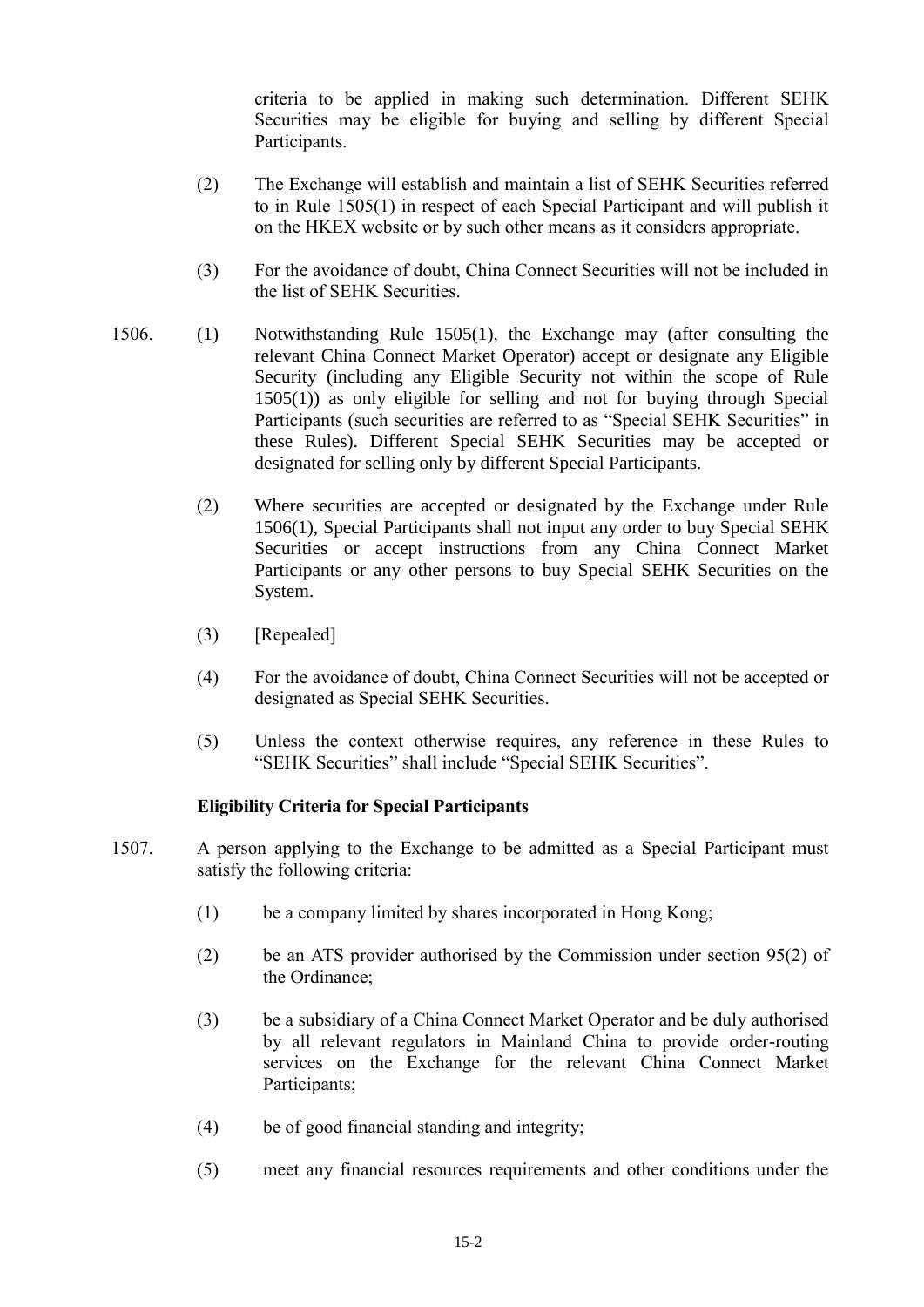Ordinance or as specified by the Commission, including in relation to the authorisation of the Special Participant as an ATS provider by the Commission;

- (6) have entered into a valid, binding and effective clearing agreement with a China Connect Clearing House duly licensed under applicable laws and acceptable to the Exchange and HKSCC, under which the China Connect Clearing House shall, as a clearing agency participant of HKSCC, assume the obligation to settle all the Exchange Trades entered into by the Special Participant; and
- (7) meet such other requirements for Special Participantship as the Exchange may from time to time prescribe including those set out in Rule 1514 and requirements on additional financial resources as the Exchange may consider appropriate.
- 1508. For the avoidance of doubt, Stock Exchange Trading Right is not a pre-requisite to admission as a Special Participant.

#### **Application Procedure**

- 1509. (1) Applications made under Rule 1507 must be in writing and in such form as the Exchange may from time to time prescribe, and must be supported by such documentation and information as the Exchange may require for the assessment of the application. Upon request, an applicant must demonstrate to the satisfaction of the Exchange that it is able to comply with any eligibility criteria including the financial requirements applicable to an ATS provider under the Ordinance or as specified by the Commission in relation to the authorisation of the Special Participant as an ATS provider.
	- (2) The Exchange's decision in respect of an application shall be final and conclusive, and admission may be granted subject to such terms and conditions as the Exchange may consider appropriate. Where an application is rejected, the Exchange is not obliged to give any reasons for its decision.
- 1510. An applicant shall become a Special Participant when its name is included in the Register of Special Participants. The Exchange will publish the Register of Special Participants on the HKEX website or by such other means as it considers appropriate.

#### **Special Participant Central Gateway session**

- 1511. (1) In order to access the System for trading in the SEHK Securities, a Special Participant may apply to the Exchange for:
	- (a) [Repealed]
	- (b) one or more Special Participant Central Gateway sessions to connect to the system of the Special Participant in Mainland China used for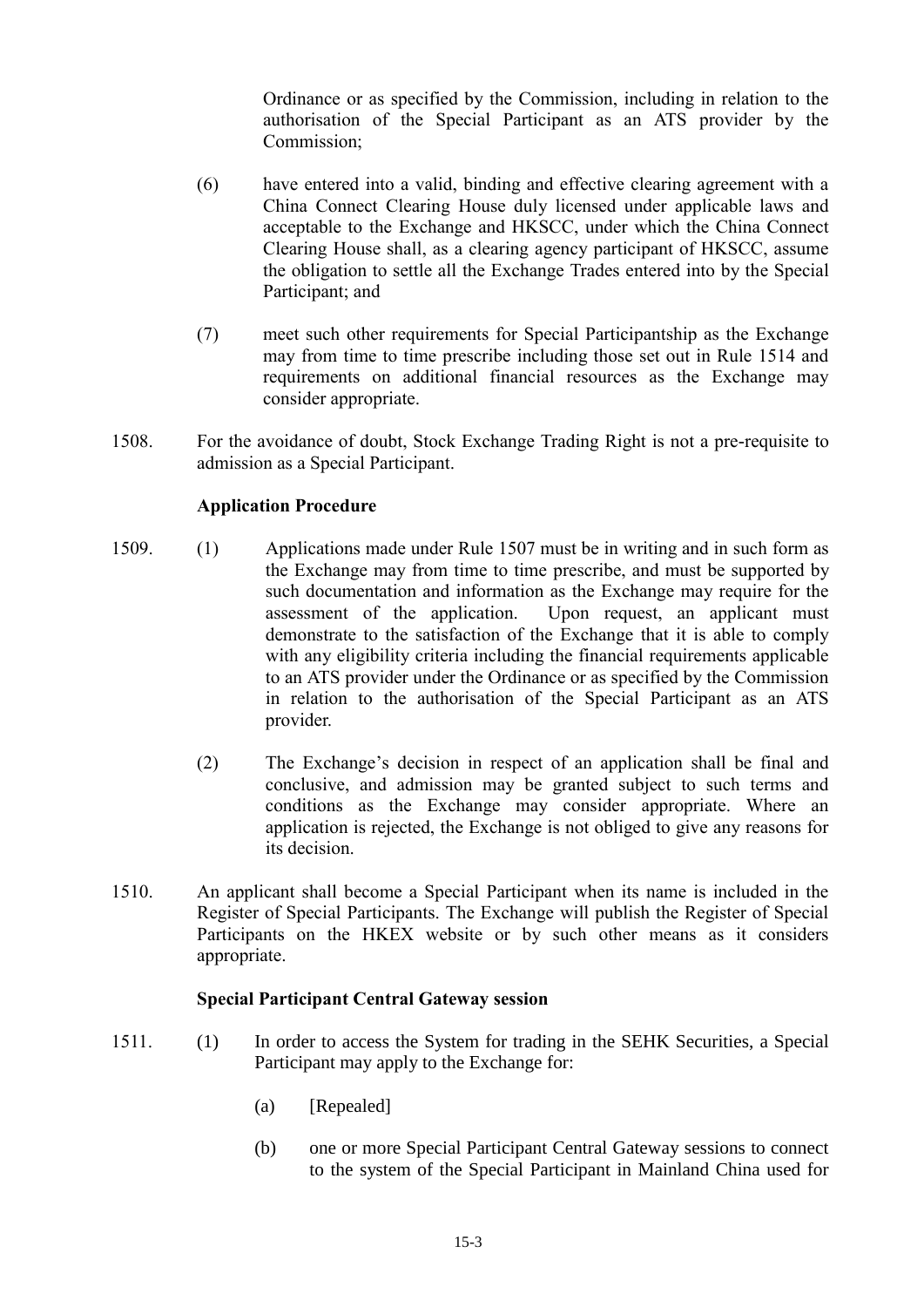the routing of orders from the China Connect Market Participants.

- (2) (a) [Repealed]
	- (b) A Special Participant with a Special Participant Central Gateway session designated to it may apply to the Exchange for an increase in the throughput rate of a Special Participant Central Gateway message into the System through the Special Participant Central Gateway session. Any increase in the throughput rate shall be for a standard Central Gateway throttle rate or multiples of a standard Central Gateway throttle rate.
- (3) Notwithstanding the approval of the application of a Special Participant Central Gateway session under Rule 1511(1)(b) by the Exchange, the Exchange has the right to suspend, withdraw, or revoke a Special Participant's use of a Special Participant Central Gateway session designated to it, or its access to the System on such terms and for such period as the Exchange thinks fit, whether requested by the Special Participant or not.
- 1512. [Repealed]

# **Backup Special Participant Central Gateway session**

- 1512A. (1) Subject to Rule 1513, a Special Participant which has connected to a Special Participant Central Gateway session to access the System may apply to the Exchange for a Backup Special Participant Central Gateway session provided that the number of Backup Special Participant Central Gateway sessions applied for by the Special Participant must not exceed the number of its Special Participant Central Gateway sessions connected to the System. Each Backup Special Participant Central Gateway session shall be assigned with the same number of standard Central Gateway throttle rate as that assigned to the Special Participant Central Gateway session for which it serves as backup.
	- (2) Notwithstanding anything to the contrary contained in these Rules, upon activation of a Backup Special Participant Central Gateway session by the Special Participant, such Backup Special Participant Central Gateway session shall for the purposes of these Rules be deemed to be a Special Participant Central Gateway session as defined and shall be used as such by the Special Participant until such time as it is returned by the Special Participant to a "non-trading" mode.
- 1513. (1) A Special Participant which has a Special Participant Central Gateway session or a Backup Special Participant Central Gateway session designated to it shall comply with such terms and conditions and pay such fees and charges as specified by the Exchange from time to time.
	- (2) A Special Participant shall be solely responsible and liable for the granting, monitoring and supervision of access to any Special Participant Central Gateway session and Backup Special Participant Central Gateway session designated to it.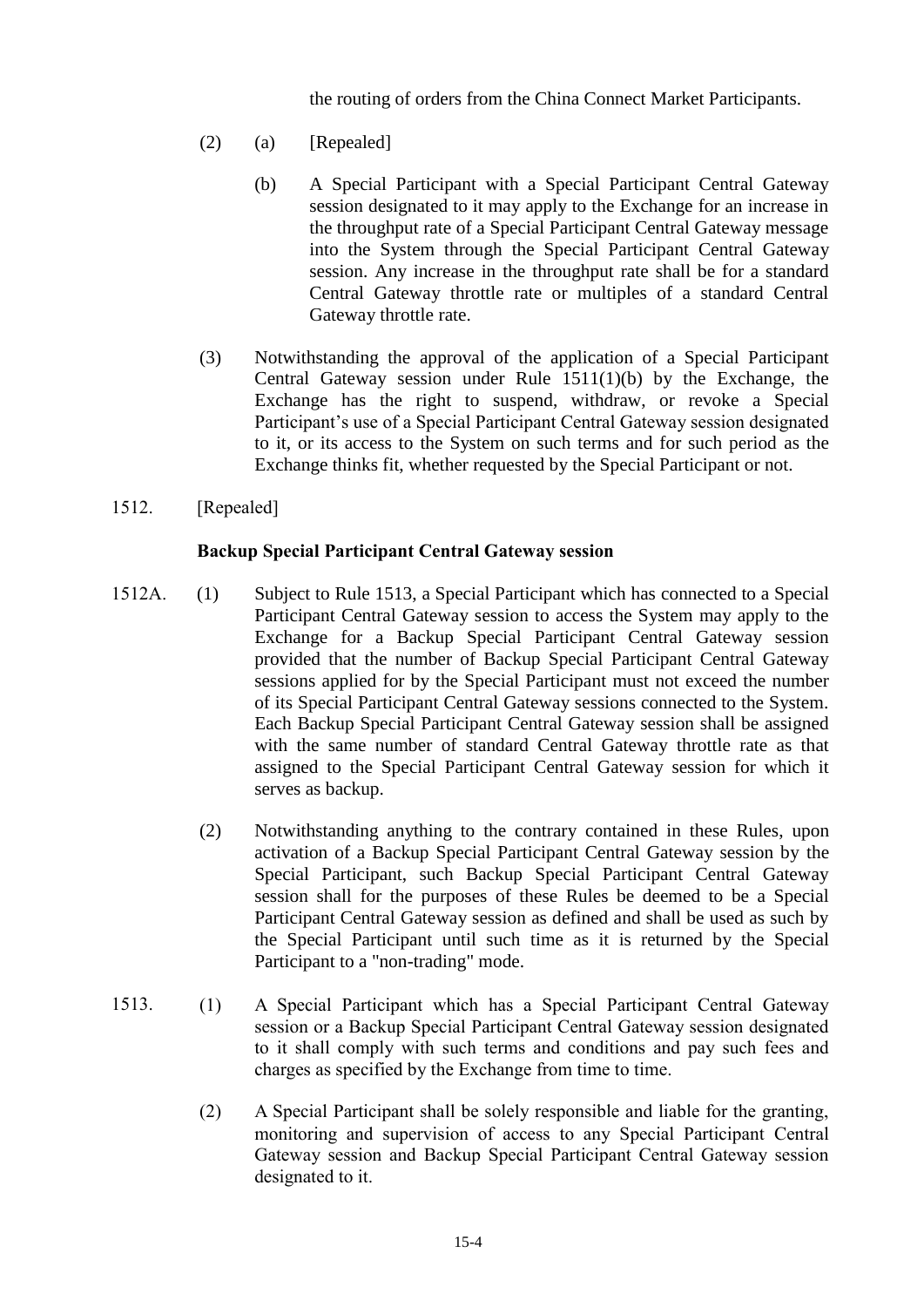- (3) A Special Participant shall ensure that only the Special Participant and its Authorized Persons, as the case may be, can have access to and operate any Special Participant Central Gateway session and Backup Special Participant Central Gateway session designated to it.
- (4) [Repealed]
- (5) A Special Participant shall ensure that its system in Mainland China used for the routing of orders from the China Connect Market Participants is operated in such a way as not to affect the proper functioning of the System.

## **Continuing Obligations of Special Participants**

- 1514. A Special Participant shall at all times:
	- (1) comply with the eligibility criteria set out in Rule 1507;
	- (2) comply with and be bound by these Rules as in force from time to time and all procedures, requirements, regulations, conditions and guidance published by the Exchange pursuant to these Rules;
	- (3) comply with all applicable laws in the conduct of its business and the order-routing services referred to in Rule 1502 including but not limited to the applicable rules, regulations and interpretations promulgated or issued by the CSRC and the relevant China Connect Market Operator from time to time;
	- (4) pay when due all amounts required by the Exchange including but not limited to fees, levies, duties, charges and fines, in such currency and at such exchange rate as specified by the Exchange from time to time;
	- (5) have, to the satisfaction of the Exchange, adequate personnel, operational capability, systems, facilities, equipment and controls in place to carry out the order-routing services referred to in Rule 1502 and its obligations under these Rules; and
	- (6) cause all Exchange Trades to be settled through CCASS in accordance with the CCASS Rules.
- 1515. (1) A Special Participant shall only allow those China Connect Market Participants who have satisfied any eligibility criteria (including technical standards, system, risk management and client documentation requirements) from time to time prescribed by it or the relevant China Connect Market Operator to place orders through its order-routing services. A Special Participant shall require China Connect Market Participants to pass such system testing requirements, market readiness rehearsals and market contingency rehearsals as it may from time to time prescribe before allowing them to place orders in SEHK Securities through its order-routing services.
	- (2) A Special Participant shall require China Connect Market Participants that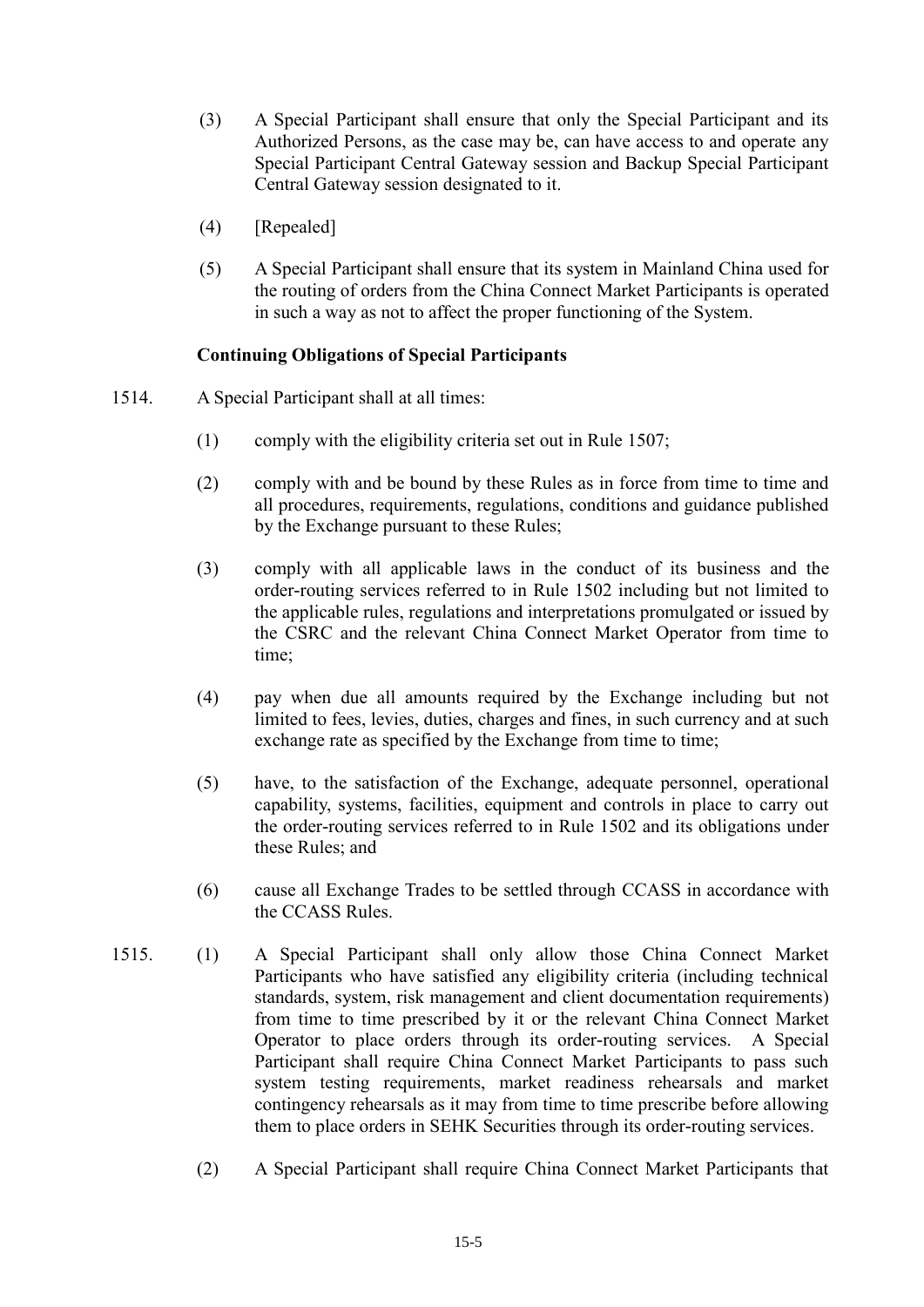trade through it to comply with all applicable laws and its requirements in connection with the trading of SEHK Securities when making its order-routing services available to them.

- (3) A Special Participant shall provide appropriate guidance to China Connect Market Participants that trade through it and their clients to enable them to understand the Hong Kong securities market, their investment objectives, the order and trade flow arrangements, the legal and regulatory framework and other related matters and requirements relating to the use of its order-routing services and the risks associated in trading and investing in SEHK Securities. A Special Participant shall require China Connect Market Participants who trade through it to enter into an agreement with those clients who wish to invest in SEHK Securities to set out their respective rights and obligations and to adequately disclose the risks associated with investing in SEHK Securities.
- (4) A Special Participant shall make appropriate arrangements to require its China Connect Market Participants that trade through it to comply with, and to require those China Connect Market Participants to remind its clients to comply with, all applicable laws and requirements in connection with the use of its order-routing services and the trading of and investment in SEHK Securities. A Special Participant shall also require China Connect Market Participants to alert their clients of the risks associated with investing in SEHK Securities.
- (5) A Special Participant shall report to the Exchange promptly if any major incident or event has occurred which may materially affect its order-routing services or business. Such report should describe the incident or event, explain the reason for its occurrence, the current status, impact on the Special Participant's order-routing services and the actions or measures that need to be taken to address the incident or event.
- (6) Where the Exchange has provided market data on SEHK Securities to a Special Participant and China Connect Market Participants, the Special Participant shall not, and shall ensure that China Connect Market Participants shall not, disseminate such market data to third parties other than to their clients or other authorized persons, or allow any third parties other than their clients or other authorized persons to use such market data. The Special Participant shall also require China Connect Market Participants to monitor the use of the market data by their clients and other authorized persons, and to report any breach of usage to the Special Participant, who shall promptly inform the Exchange upon receipt of such report. Further, the Special Participants and China Connect Market Participant shall not develop any indices or other products based on such market data.
- (7) Where a Special Participant is aware of any acts of or potential market misconduct as referred to in Rule 545, it shall notify the Exchange promptly.
- (8) Upon request by the Exchange and subject to applicable laws, a Special Participant shall cooperate with and assist the Exchange in any enquiry or investigation regarding suspected breaches of Rule 545 and other provisions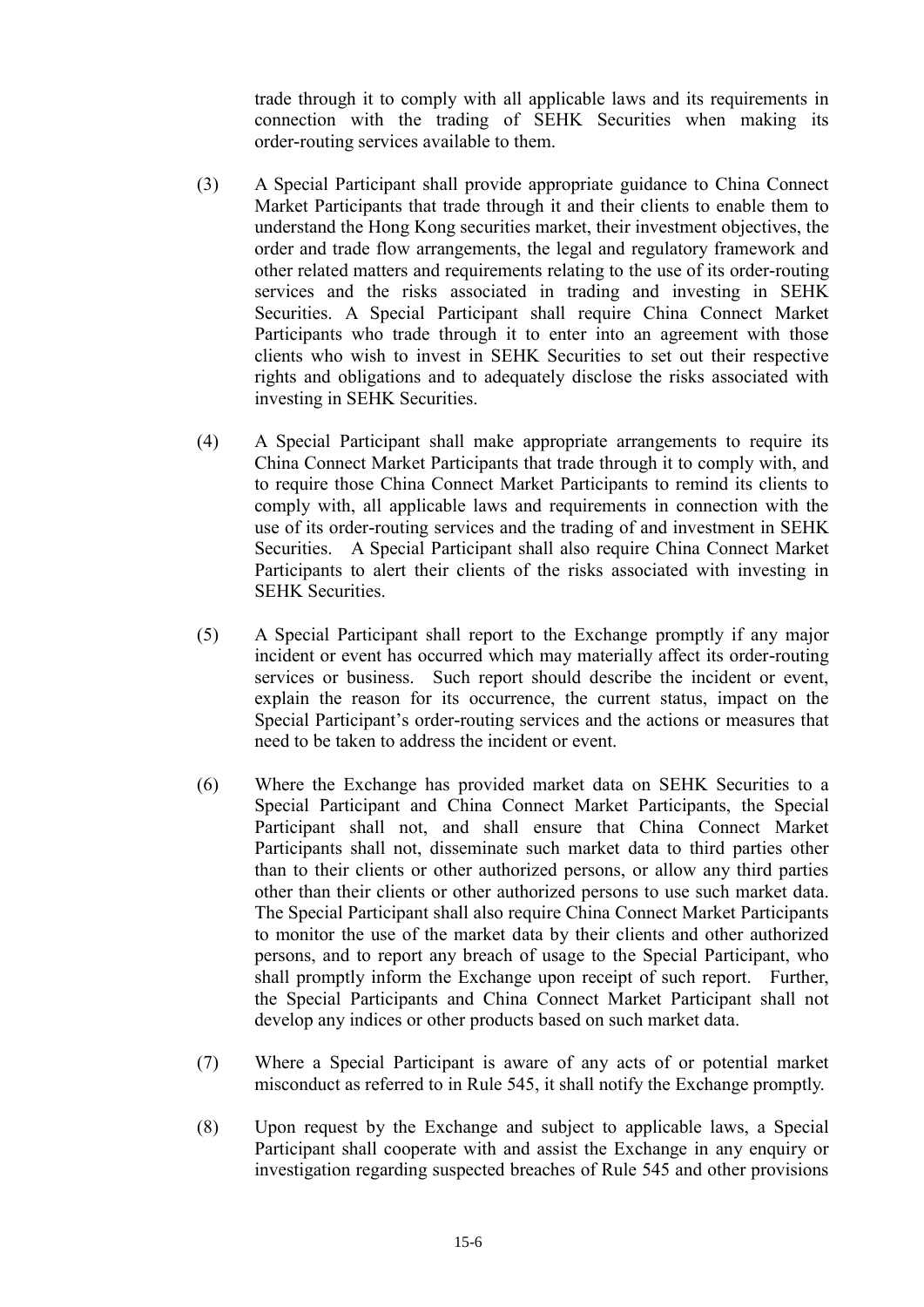in this Chapter 15.

- (9) Except permitted under Rule 4206(3) of the CCASS Rules or where the CSRC otherwise provides or allows, Special Participants and their China Connect Market Participants shall not trade or provide services to facilitate trading of any SEHK Securities held within the relevant China Connect Clearing House through any venue other than through the System, and a Special Participant shall not, and shall ensure that its China Connect Market Participants shall not, match, execute or arrange the execution of any sale and purchase instructions or any transfer instructions of China Connect Market Participants or their clients in respect of any SEHK Securities in any manner otherwise than through the System.
- (10) A Special Participant shall, in accordance with the requirements of the Exchange, provide reports on its business operation in respect of the order-routing services referred to in Rule 1502.
- 1516. For the purpose of assuming the obligation to settle all Exchange Trades of a Special Participant, the China Connect Clearing House under the clearing agreement referred to in Rule 1507(6) shall become a party to the Exchange Trades as principal in substitution for, and with exactly the same rights and obligations under such Exchange Trades, as the Special Participant. A Special Participant shall give at least seven days' prior notice in writing to the Exchange of the termination of such clearing agreement before the effective date of the termination, unless the China Connect Clearing House has already given notice to terminate such clearing agreement to HKSCC in accordance with the CCASS Rules.
- 1517. A Special Participant shall notify the Exchange in writing promptly of any change in any information supplied to the Exchange for its Special Participantship, whether at the time of application or any time thereafter.
- 1518. It is the duty of a Special Participant and its Authorized Person to keep confidential any passwords and any other credentials or access means to the Special Participant Central Gateway session and Backup Special Participant Central Gateway session.

# **Nominated Representative and Management of a Special Participant**

- 1519. A Special Participant must nominate at least one senior executive to act as a nominated representative of the Special Participant. A Special Participant must provide such particulars of the nominated representative as the Exchange may require and promptly notify the Exchange where there is any change in the particulars of the nominated representative.
- 1520. The responsibilities of a nominated representative are as follows:
	- (1) at all times act as the liaison officer and principal channel of communication between the Exchange and the Special Participant, and to provide the Exchange with his updated contact details; and
	- (2) ensure that whenever he is outside Hong Kong, a suitable person acceptable to the Exchange is appointed as his alternate, whose contact details have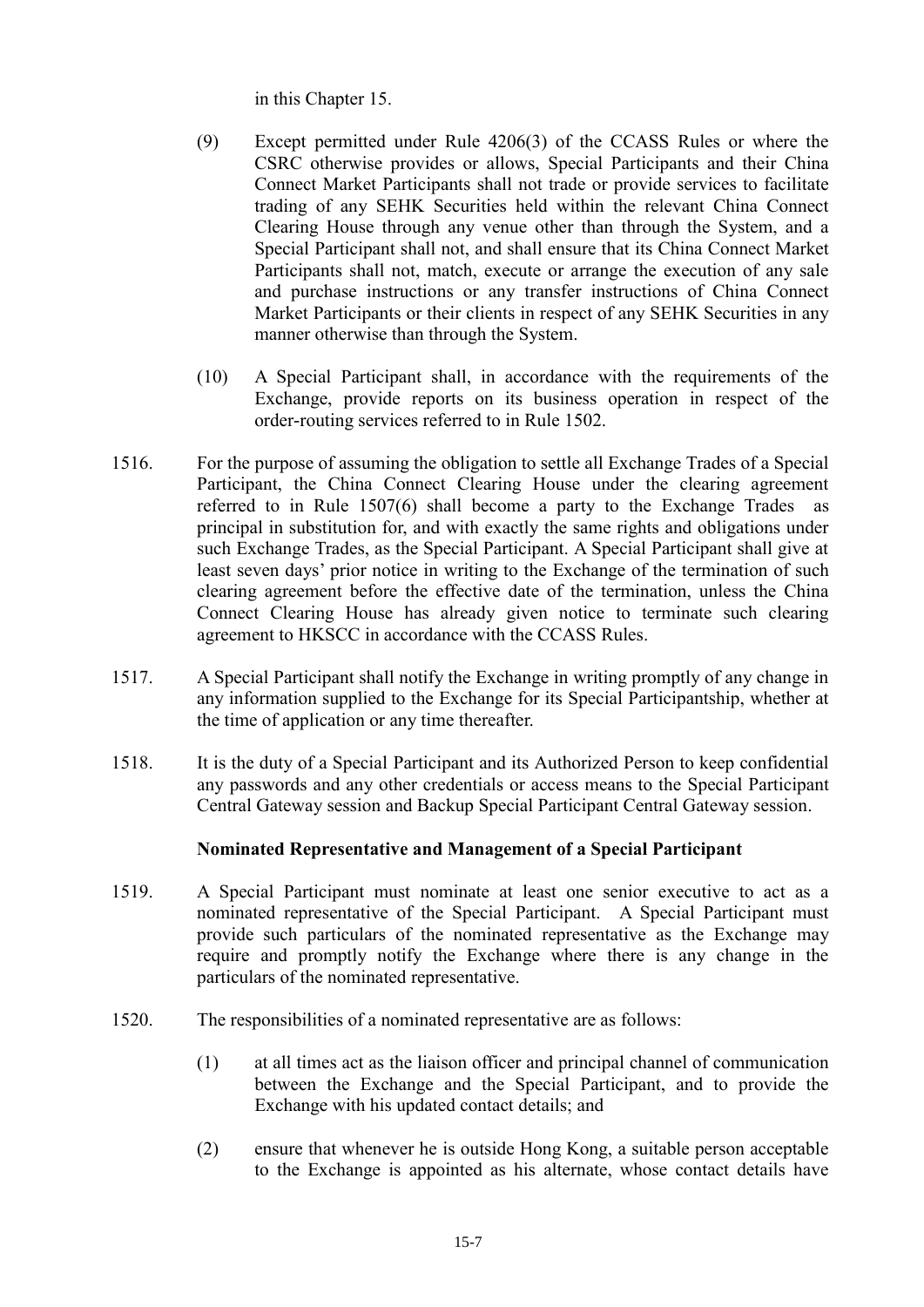been provided to the Exchange.

- 1521. If the Exchange is not satisfied that a nominated representative is fulfilling his responsibilities, it may require the Special Participant to nominate another senior executive acceptable to the Exchange as replacement.
- 1522. A Special Participant shall be responsible for all the acts done, and all the contracts entered into, by its nominated representative and employees and any other persons acting on its behalf in relation to its order-routing business.
- 1523. (1) In the event that a Special Participant passes a resolution for winding up, or a court order is issued for the appointment of a provisional liquidator or for the winding up of a Special Participant, all the rights and benefits of and in the Special Participant shall immediately be suspended.
	- (2) Where an event under Rule 1523(1) occurs, the receiver or liquidator (as the case may be) who has been given full charge and power over the assets of a Special Participant shall abide by these Rules and any decision of the Exchange as if he were the Special Participant concerned, except that the receiver or liquidator shall not be entitled to be registered as a Special Participant.
- 1524. A Special Participant shall notify the Exchange in writing of any business which it intends to engage in other than the order-routing business referred to in Rule 1502. Without prejudice to the foregoing, a Special Participant shall give reasonable advance notice to the Exchange of the commencement, suspension, cessation and recommencement of any business in which it engages or intends to engage other than the order-routing business.
- 1525. Unless otherwise determined by the Exchange, where any sum of money is deposited with the Exchange by a Special Participant under these Rules or otherwise, for general or specific purposes, no interest shall be payable in respect of such deposit.

# **Trading**

- 1526. All orders in SEHK Securities submitted to or executed on the System through the order-routing services provided by a Special Participant shall be subject to these Rules, the procedures specified by the Exchange and the applicable laws of Hong Kong from time to time in force.
- 1527. Unless the Exchange otherwise determines, all orders input or transmitted into the System through a Special Participant Central Gateway session or a Backup Special Participant Central Gateway session shall be deemed to be orders placed by a Special Participant and shall be valid and binding on the Special Participant.
- 1528. (1) Unless otherwise determined by the Exchange, the following Rules in Chapter 5 apply to a Special Participant, orders placed by it and trades executed by it:

501 (Trading Hours) 501G, 501H and 501I (Pre-opening Session)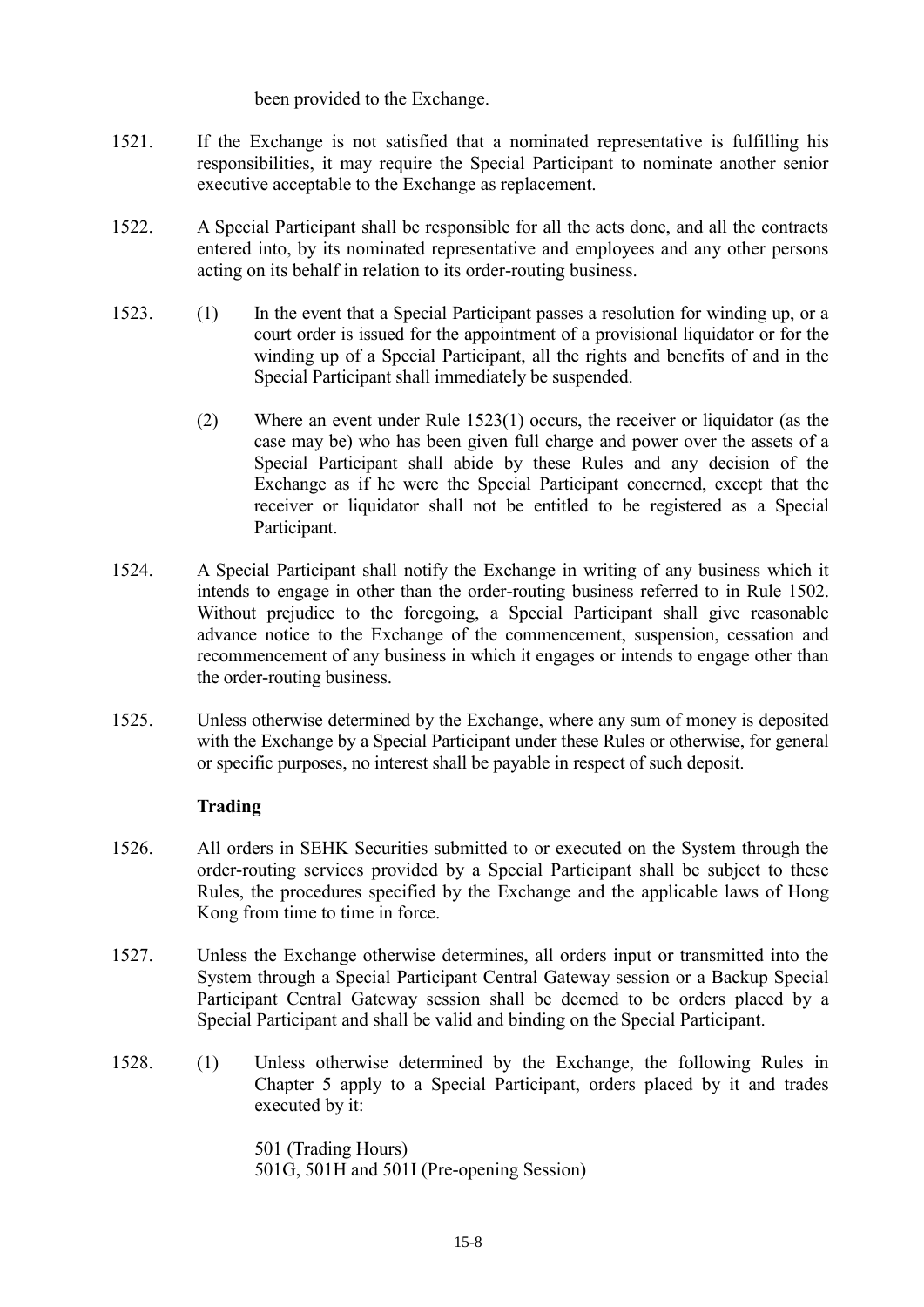501L and 501M (Closing Auction Session) 502A (Cancellation of orders) 502D (Trading of automatch stocks during the Pre-opening Session and the Closing Auction Session) 503 and 504 (Opening Quotations) 505, 505A, 506A, 507A, 508, 511 and 512 (Quotations) and Second Schedule (Spread Table) 513A, 513B and 513C (Volatility Control Mechanism) 514, 516 and 516A (Odd Lot and Special Lot Quotations) 517(1), 517(4), 517(6), 518, 519, 522 (Transactions) 528 (Day-end Review of Sales/Purchases) 544(1), 544(3), 544(4) (Transactions not Recognized) 545 (Market Misconduct, etc.) 551 (Equipment Failure) 564, 566 and 567 (Disputes) 569 (Power of the Board to Investigate and Demand Documents) 569A, 569B (Disclosure of Information) 571 (Typhoons, Extreme Conditions and Rainstorms) 572 and 573 (Emergency) 574 (Settlement under CCASS)

- (2) For the avoidance of doubt, a Special Participant shall not engage in securities borrowing and lending, and short selling of SEHK Securities.
- 1529. All transactions in SEHK Securities shall be settled via CCASS as Exchange Trades, and delivery and settlement in relation to such transactions shall be effected in accordance with the CCASS Rules.

#### **Securities Account Number (SAN)**

- 1529A. (1) A Special Participant shall have in place an arrangement with the Exchange such that the China Connect Clearing House will submit the SAN-YMT Mapping File to the Exchange on each trading day on which the order-routing services referred to in Rule 1502(1) are available.
	- (2) When inputting an order into the System, a Special Participant shall include the corresponding SAN of the China Connect Market Participant (for its principal or proprietary trading) or the client of the China Connect Market Participant in such manner as the Exchange may from time to time prescribe.
	- (3) In addition to any other powers that the Exchange may have under these Rules, the Exchange may at any time require a Special Participant to provide the Exchange with such information as it may request to assess whether there is, or the extent of, any non-compliance with the requirements set out in this Rule 1529A.

#### **Quotas on the Trading of SEHK Securities**

1530. Relevant governmental or regulatory bodies may impose quotas on the trading of SEHK Securities by China Connect Market Participants or the order-routing services of a Special Participant from time to time depending on market conditions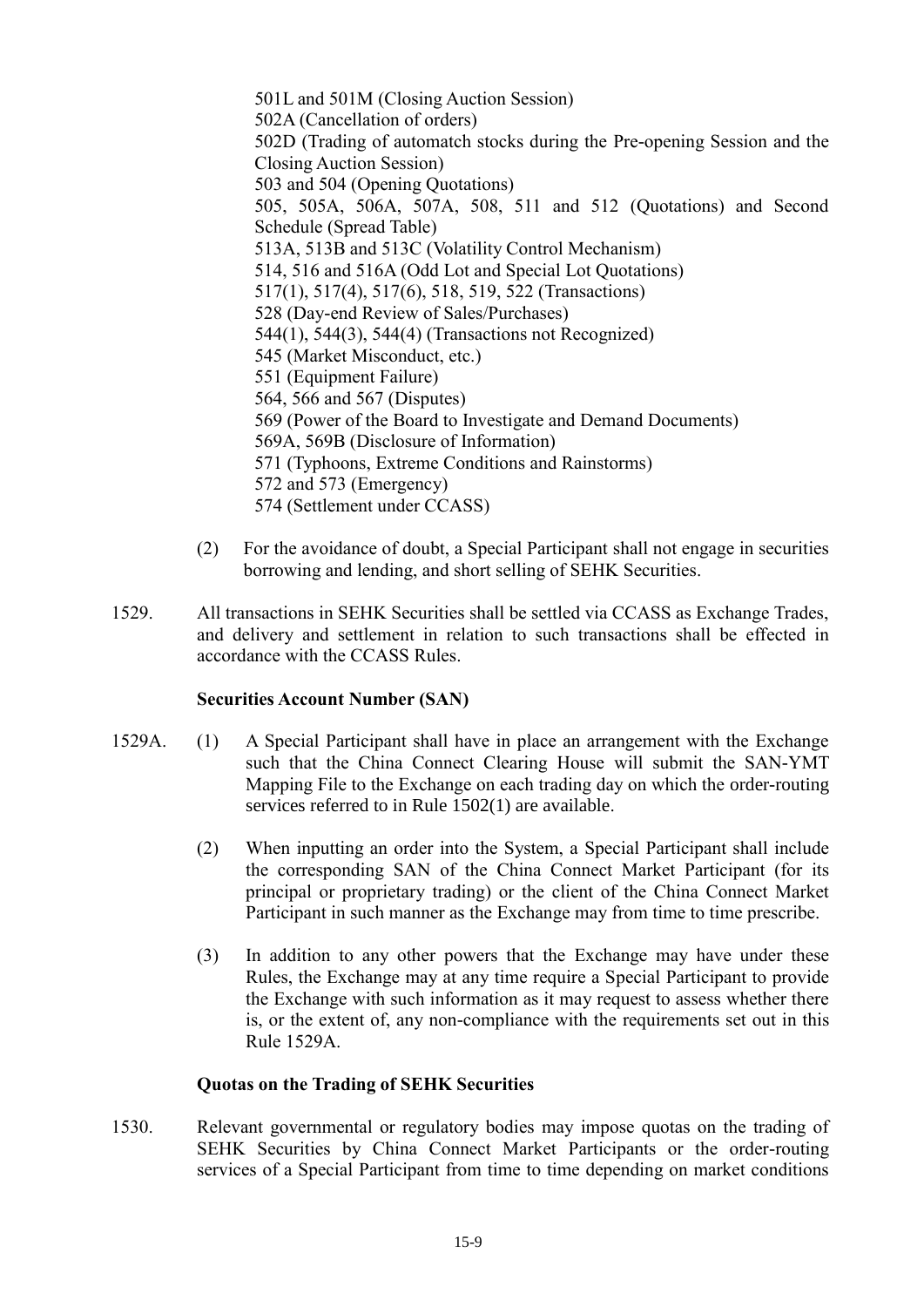and readiness, the level of cross-boundary fund flows, stability of the markets and other factors and considerations. Where quotas are imposed, the Special Participant shall comply with the relevant quota limits and all applicable laws, and shall ensure that appropriate arrangements are made to:

- (1) monitor the level of quota utilisation and the balance of available quota;
- (2) require China Connect Market Participants to comply at all times with all applicable laws and quota restrictions and arrangements, including restrictions and arrangements which the Exchange may from time to time consider appropriate.
- 1531. Where quotas are imposed by any relevant governmental or regulatory bodies referred to in Rule 1530:
	- (1) the Special Participant shall publish the quota utilization and the quota balance on each trading day; and
	- (2) the Special Participant shall not submit orders on, and shall be restricted from trading in, SEHK Securities once the quota limits are reached, provided that sell orders will not be restricted or rejected so long as the Exchange considers it appropriate to continue to process and accept sell orders.
- 1532. Where quotas are imposed by any relevant governmental or regulatory bodies referred to in Rule 1530, the Exchange has absolute discretion to take all such actions, steps or measures as it considers necessary or appropriate to facilitate compliance with the relevant quota requirements and restrictions. A Special Participant shall comply with all such actions, steps or measures as are taken or required by the Exchange.

#### **Breach of Rules**

- 1533. In addition and without prejudice to the Exchange's powers under these Rules, where a Special Participant is or may be in breach of these Rules or any requirements set out in this Chapter 15, the Exchange may:
	- (1) issue warnings (verbal or in writing) to the Special Participant;
	- (2) direct the Special Participant to rectify or remedy the breach;
	- (3) conduct enquiries or investigations in respect of the suspected breach;
	- (4) issue a private or public censure or criticism against the Special Participant; and/or
	- (5) impose any other regulatory or disciplinary measures as the Exchange considers appropriate, including but not limited to reporting the matter to the Commission or any relevant governmental or regulatory bodies.

# **Record Keeping, Disclosure of Information and Publication of Trade Information**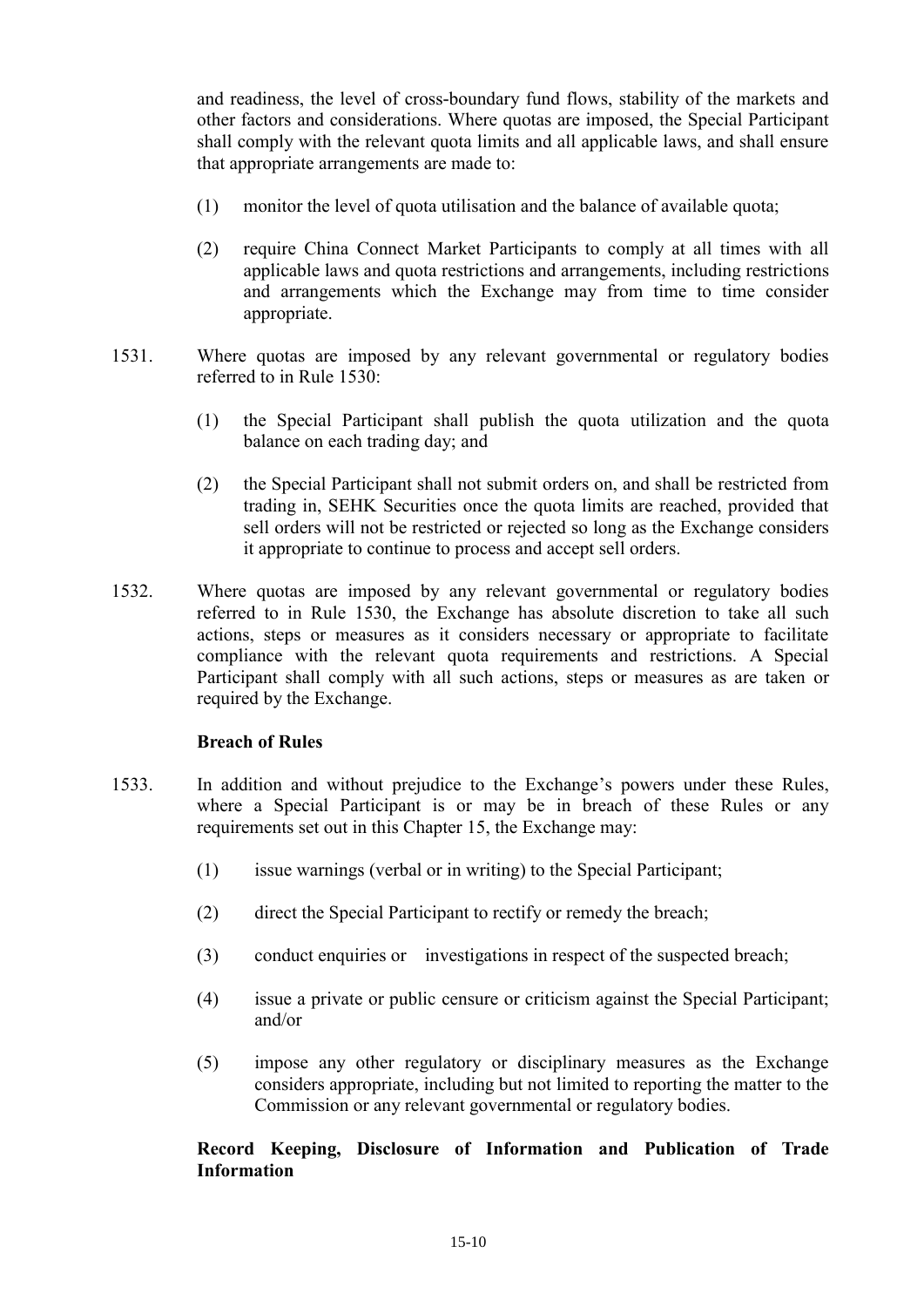- 1534. A Special Participant shall keep proper books and records of all orders submitted by it, the Exchange Trades executed by it and the related instructions from China Connect Market Participants, and shall take appropriate measures to require its China Connect Market Participants to keep information and documents relating to their clients' instructions, orders or account, including the related SAN, for a period of not less than 20 years.
- 1535. (1) Upon the request of the Exchange, a Special Participant shall promptly provide the Exchange with information as it may from time to time require for the purposes of these Rules or for the performance of its functions under applicable laws.
	- (2) A Special Participant shall, upon the request of the Board or any designated HKEX staff, disclose or cause the relevant China Connect Market Operator to disclose to the Board or such designated HKEX staff within such period as is specified by the Board, information regarding a China Connect Market Participant whose instruction the Special Participant has acted on in the placing of an order. Such information includes the identity, address and contact details of:
		- (a) the China Connect Market Participant;
		- (b) the person or entity ultimately responsible for providing the instruction to the China Connect Market Participant;
		- (c) the dealing control procedures of the Special Participant; and
		- (d) such other information as the Board or any designated HKEX staff may request.
- 1536. (1) The Exchange may provide information regarding a Special Participant (including the SAN-YMT Mapping File and any order submitted by it with the related SAN) to the Commission, any recognized exchange company under the Ordinance, any clearing house, any recognized exchange controller and any company of which a recognized exchange controller is a controller, and the provision of such information shall not be treated as publication under the law of defamation, and the Exchange and a recognized exchange controller which is the controller of the Exchange shall not incur any liability as a consequence of providing any such information.
	- (2) The Commission may demand from the Exchange such information, including information relating to the affairs of any Special Participant, as the Commission may reasonably require for the performance of its statutory functions, and the provision of such information by the Exchange shall not be treated as publication under the law of defamation, and the Exchange and a recognized exchange controller which is the controller of the Exchange shall not incur any liability as a consequence of providing any such information.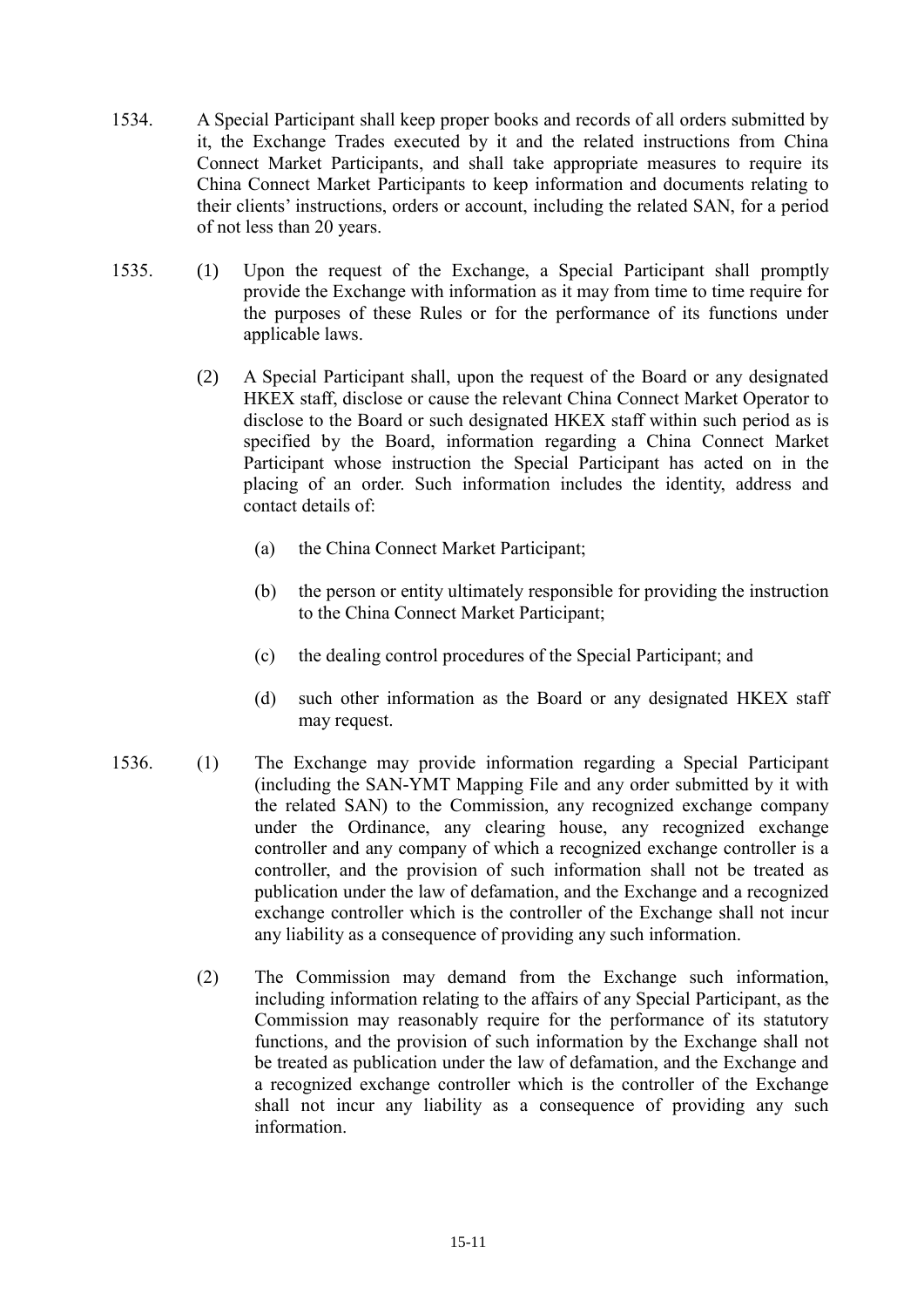- (3) In addition to other powers which the Exchange may have in these Rules, the Exchange may require a Special Participant to require China Connect Market Participants to provide it with information on their clients' profiles, the types and value of orders and the Exchange Trades executed for them at such intervals and in such form as the Exchange may specify from time to time.
- (4) Without prejudice to any other rights which it may have to disclose information in its possession, the Exchange may, in such manner and form and at such intervals as it considers appropriate, publish, disseminate or publicly distribute aggregated information in respect of Exchange Trades concerning SEHK Securities, trading volumes, investor profiles and other related data, provided that the identities of investors and China Connect Market Participants cannot reasonably be determined from the information published, disseminated or publicly distributed by the Exchange.

#### **Exchange's Power to Carry Out Inspection**

1537. Where appropriate and as required by the Exchange, the Exchange may conduct audits or inspections on the affairs of Special Participants and the internal controls and systems (including risk management measures, system maintenance and security arrangements and operational procedures and rules) which Special Participants have put in place to comply with these Rules and applicable laws.

## **Suspension of Access to the System or Special Participantship**

- 1538. (1) The Exchange may suspend or restrict a Special Participant's participantship in the Exchange or its access to the System in its sole and absolute discretion when in the Exchange's opinion, suspension or restriction is necessary to ensure the existence of a fair, informed and orderly market or for the purpose of complying with applicable laws. Suspension or restriction may be in respect of a Special Participant's ability to the access the System or to place buy or sell orders in all or any SEHK Securities and for such duration and frequency as the Exchange may consider appropriate.
	- (2) Where the Exchange has serious concerns regarding whether a Special Participant should continue to be allowed to provide its order-routing services for China Connect Market Participants to trade in SEHK Securities, the Exchange may, subject to applicable laws and the approvals of the relevant governmental and regulatory bodies and after consulting the relevant China Connect Market Operator, terminate its Special Participantship. In such circumstance, the Exchange and the relevant China Connect Market Operator will cooperate to implement any winding-down arrangements as may be required.
	- (3) The circumstances under which the powers under Rules 1538(1) and (2) may be exercised include, without limitation, the following:
		- (a) in the judgment of the Exchange, any applicable quota referred to in Rule 1530 may be breached or exceeded;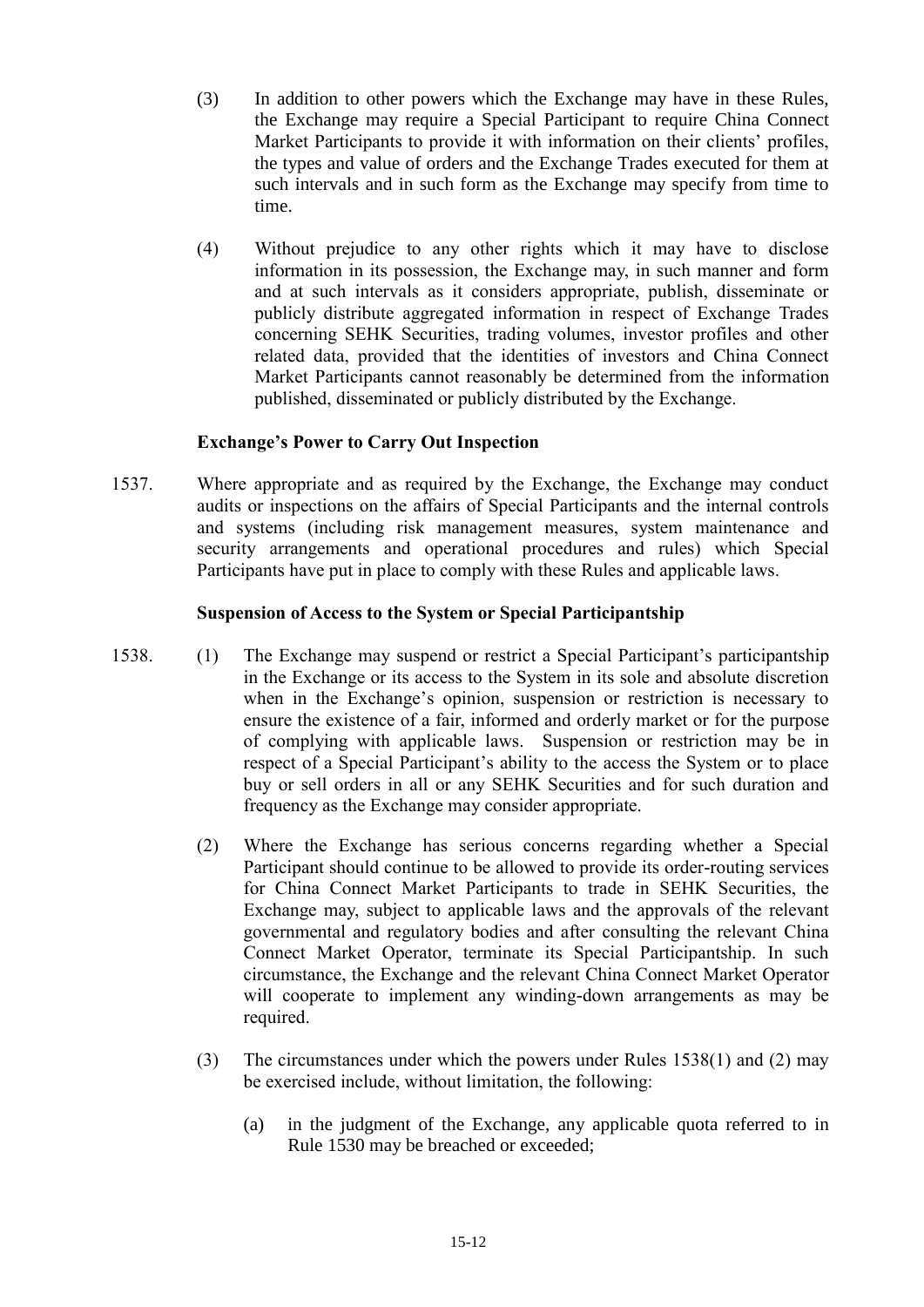- (b) in the judgement of the Exchange, a fair, informed and orderly market for the trading of the relevant SEHK Securities may not exist or be maintained (including where investors are unable to access relevant market information), or there is unusual trading of the relevant SEHK Securities;
- (c) in the judgement of the Exchange, the normal operation of any Trading Link is affected or there are operational or technical issues which must be resolved before access to the System should continue to be made available to a Special Participant or not be restricted;
- (d) where the Commission, a relevant governmental or regulatory body, competent authority or a China Connect Market Operator has requested that access to the System be suspended or restricted;
- (e) where the Exchange is notified by HKSCC in writing confirming that there are operational or technical issues in respect of the China Connect Clearing House referred to in Rule 1507(6) which must be resolved before access to the System should continue be made available to a Special Participant;
- (f) where there is failure, inability or delay of the Special Participant in providing order routing or related services as referred to in Rule 1502, or suspension of operation or business of the Special Participant; and
- (g) where an error, mistake or delay has occurred in relation to the compilation or publication of the List of SEHK Securities or any other lists concerning SEHK Securities, or the acceptance or designation of Special SEHK Securities which, in the judgement of the Exchange, has affected or may affect the normal or continued operation of the relevant Trading Link.
- (4) The Exchange shall not be responsible or held liable for any loss or damage suffered directly or indirectly by a Special Participant, a China Connect Market Participant or its client, or any third parties arising from or in connection with the Exchange making, amending or enforcing these Rules, or any action taken by it in the discharge of its supervisory or regulatory obligations or functions including any action taken to deal with abnormal trading conduct or activities.

#### **Resignation of a Special Participant**

1539. No person may resign as a Special Participant except with the prior written approval of the Exchange which may be given subject to any conditions that the Exchange thinks fit. Pending such approval, these Rules shall continue to bind a Special Participant which has given notice of resignation as if such notice had not been given, and the jurisdiction of the Exchange over the Special Participant, its business, affairs and employees shall in no way be affected by such notice. Where a Special Participant resigns pursuant to this Rule 1539, the Exchange and the relevant China Connect Market Operator will cooperate to implement any winding-down arrangements as may be required.